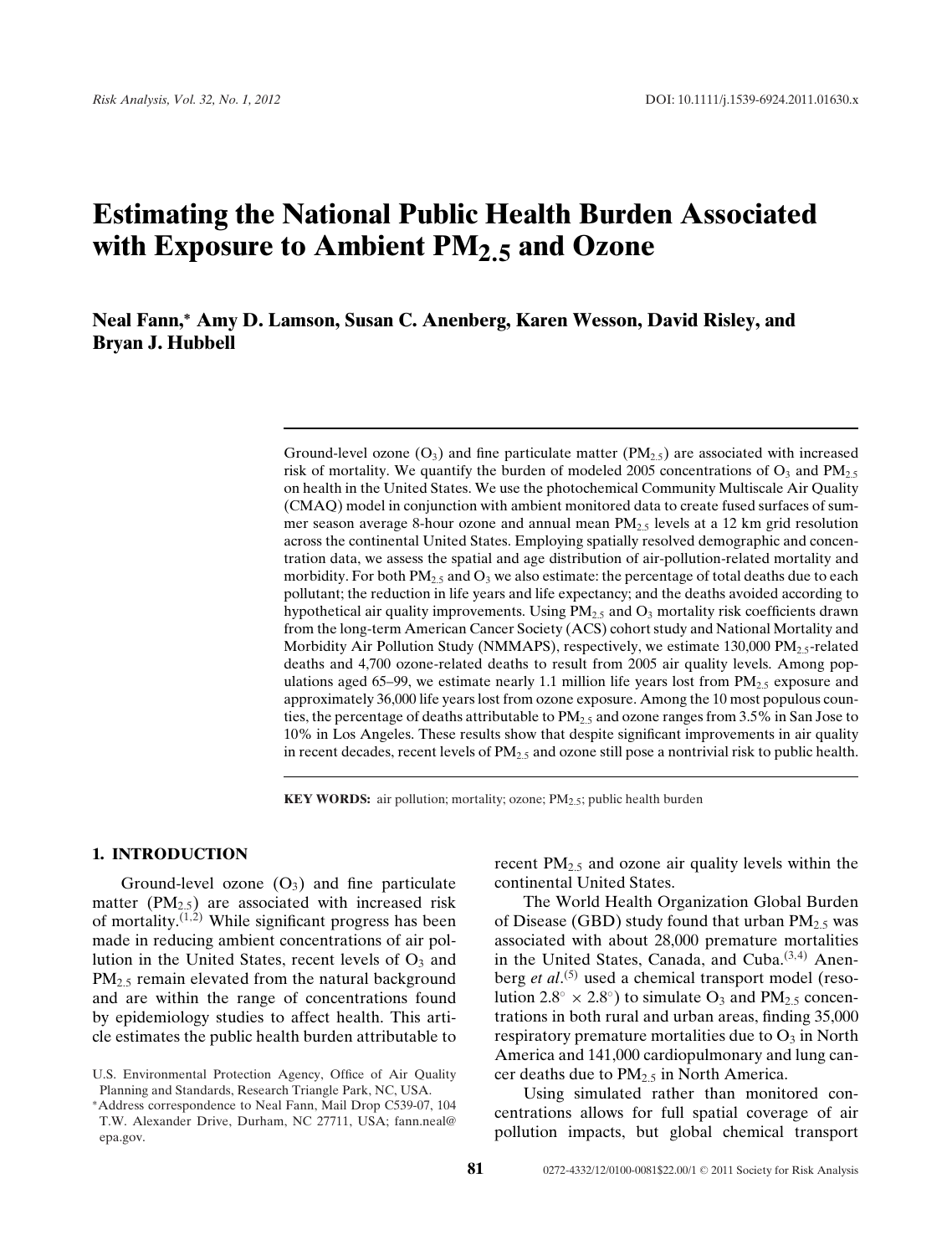models are generally coarsely resolved and frequently unable to capture fine spatial gradients of population and concentrations, particularly around urban areas. Global health impact assessment is also limited by the coarse resolution of demographic data in many locations, such as population and baseline mortality rates.

Previously, U.S. EPA calculated the public health burden attributable to  $PM_{2.5}$  in the United States at a 12 km resolution in the east and a 36 km resolution in the west, finding that the percentage of all-cause mortality associated with  $PM_{2.5}$  exposure was as high as  $11\%$  in some counties.<sup>(6)</sup> However, that analysis did not consider  $O_3$ -related or nonmortality impacts.

Here, we aim to quantify the burden of recent concentrations of  $O_3$  and  $PM_{2.5}$  on mortality in the United States prior to the implementation of several recently promulgated air quality regulations that promise to greatly improve future air quality. We use the photochemical Community Multiscale Air Quality  $(CMAQ)$  model<sup> $(7)$ </sup> in conjunction with several years of ambient monitored data to create fused surfaces of summer season average 8-hour ozone and annual mean  $PM_{2.5}$  levels at a 12 km grid resolution across the continental United States. In contrast to the global analyses above, we employ finely resolved demographic and concentration data to assess fully the spatial and age distribution of air-pollutionrelated mortality within specific geographic areas. We also utilize the environmental Benefits Mapping and Analysis Program (BenMAP), a software package that contains a library of  $PM_{2.5}$  and ozone mortality and morbidity concentration-response functions and is able to automate the process of quantifying PM<sub>2.5</sub> and ozone health impacts from a large number of scenarios. In addition, compared to previous work this analysis expands the metrics for assessing the public health burden for  $PM_{2.5}$  and ozone exposure by estimating the excess mortalities associated with meeting hypothetical air quality improvements nationwide; the percentage of total mortality attributable to these two pollutants; the estimated life years lost; the change in life expectancy; and the estimated  $PM_{2,5}$  and ozone morbidity impacts including hospitalizations and nonfatal heart attacks.

These methodological refinements enable us to answer three key policy questions: (1) What are the estimated public health impacts of recent  $PM_{2.5}$  and ozone levels in the United States? (2) How are these impacts distributed by geographic area, age, and pollutant? and (3) What would be the size and spatial distribution of the health-related benefits of hypothetical air quality improvements?

#### **2. METHODS**

## **2.1. Overview of the HIA**

We estimate the number of adverse health outcomes associated with population exposure to air pollution using a health impact function. The health impact function used in this analysis has four components: the change in air quality, the affected population, the baseline incidence rate, and the effect estimate drawn from the epidemiological studies. $(8,9)$ A typical log-linear health impact function might be as follows:

$$
\Delta y = y_o(e^{\beta \Delta x} - 1) Pop,
$$

where  $y_0$  is the baseline incidence rate for the health endpoint assessed; *Pop* is the population affected by the change in air quality;  $\Delta x$  is the change in air quality; and  $\beta$  is the effect coefficient drawn from the epidemiological study.

Here we use BenMAP (version  $4.0^{(10)}$  to systematize the HIA calculation process, drawing upon its library of population data, baseline incidence, and concentration-response functions. We first describe the CMAQ air quality modeling used to simulate  $PM<sub>2.5</sub>$  and ozone concentrations. We then detail our selection of population estimates used to calculate exposure, baseline incidence rates used to calculate risk, and the mortality and morbidity concentrationresponse functions used to assess  $PM_{2.5}$  and ozonerelated health impacts.

#### **2.2. PM2***.***<sup>5</sup> and Ozone Air Quality Modeling**

We utilize the CMAQ model<sup> $(7)$ </sup> to estimate annual  $PM<sub>2.5</sub>$  and summer season ozone concentrations for the year 2005 for a horizontal grid covering the continental United States at a 12 km resolution. The CMAQ model is a nonproprietary computer model that simulates the formation and fate of photochemical oxidants, including  $PM_{2,5}$  and ozone, for given input sets of meteorological conditions and emissions. The CMAQ model is a well-established and thoroughly vetted air quality model that has seen use in a number of national and international applications.<sup>(11−13)</sup> We use CMAQ version 4.7<sup>1</sup> and the U.S.

 $1$  CMAQ version 4.7 was released on December 1, 2008. It is available from the Community Modeling and Analysis System (CMAS) at: http://www.cmascenter.org.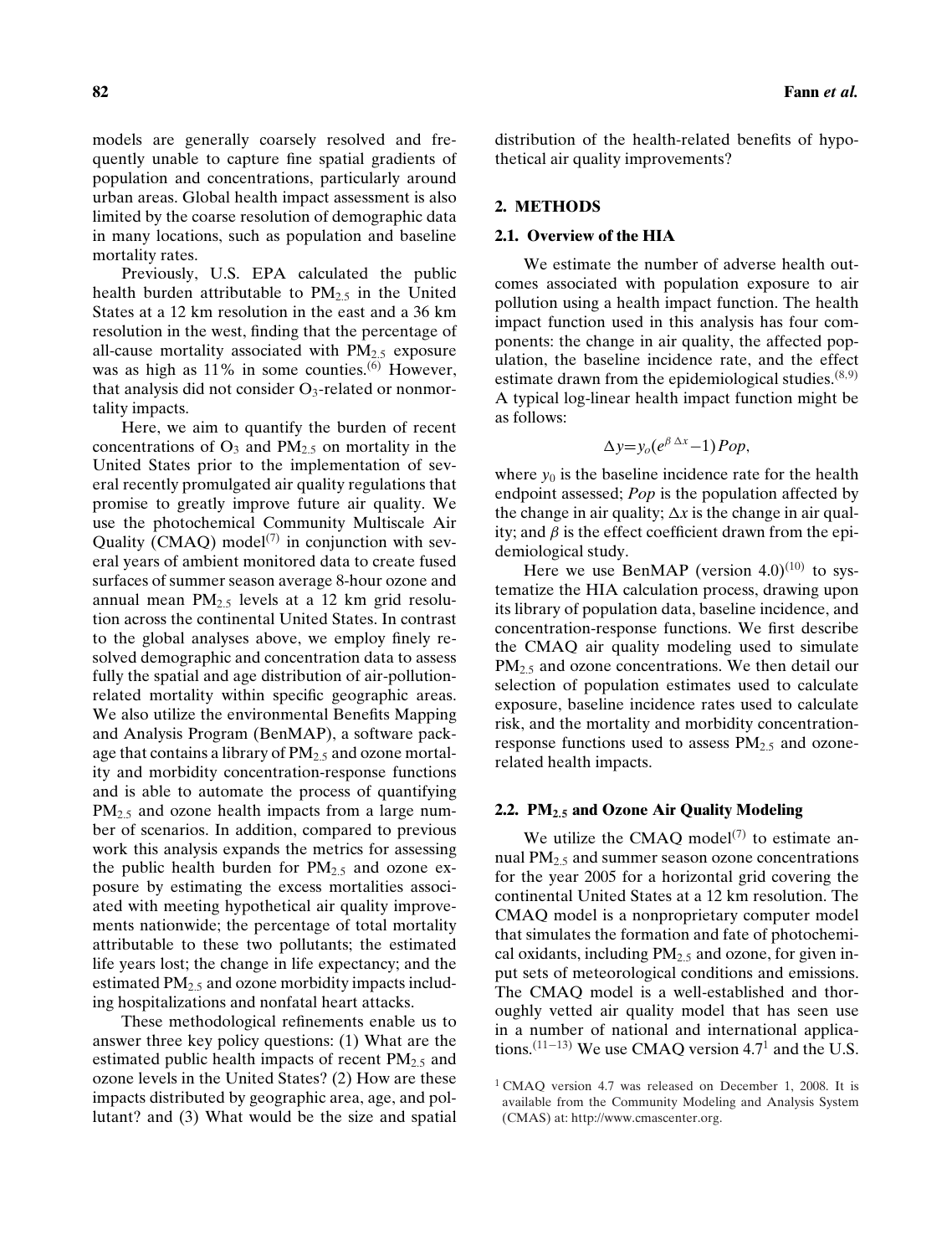EPA 2005 Modeling Platform, with emissions, meteorology, and initial and boundary conditions detailed elsewhere.(14,15) A detailed model performance evaluation for ozone,  $PM_{2.5}$  and its related speciated components was conducted using observed/predicted pairs of daily/monthly/seasonal/annual concentrations.<sup> $(14)$ </sup> Overall, the fractional bias, fractional error, normalized mean bias, and normalized mean error statistics were within the range or close to that found in other recent applications, and determined to be sufficient to provide a scientifically credible approach for this assessment.

We improve the accuracy of the air quality data used in this analysis by combining the CMAQmodeled  $PM_{2.5}$  and ozone concentrations with ambient monitored  $PM<sub>2.5</sub>$  and ozone measurements to create "fused" spatial surfaces for the domain shown in Figs. 1 and 2. We performed the fusion using the EPA's Model Attainment Test Software (MATS),<sup>(16)</sup> which employs the Voronoi neighbor averaging interpolation technique.<sup>(17)</sup> Fusing modeled and measured ozone and  $PM<sub>2.5</sub>$  concentrations leverages the complete spatial and temporal coverage of modeled concentrations and the accuracy of observed air quality measurements. This technique identifies the set of monitors that are nearest to the center of each grid cell, and then takes an inverse distance squared weighted average of the monitor concentrations. The fused spatial fields are calculated by adjusting the interpolated ambient data (in each grid cell) up or down by a multiplicative factor calculated as the ratio of the modeled concentration at the grid cell divided by the modeled concentration at the nearest neighbor monitor locations (weighted by distance). For  $PM_{2.5}$  spatial surfaces were created by fusing all 2005 valid<sup>2</sup> modeled days of  $PM_{2.5}$  concentrations with validated  $PM_{2.5}$  data from 2004 to 2006 from Speciated Trends Network, Interagency Monitoring of Protected Visual Environments, and Clean Air Status and Trends Network monitoring sites. For ozone, we only used modeling results from the summer ozone season period between May 1 and September 30,  $2005^3$  and fused these data with monitored ozone data from 2005 to  $2007<sup>4</sup>$  By fusing the CMAQ-modeled air quality data with multiple years of ambient measured data, the air quality concentrations should be more reflective of a 3-year average concentration, and less biased by unusual changes in emissions or meteorology that may have occurred during one year but not another (e.g., plant shutdown for maintenance).

We calculate the total public health burden attributable to  $PM_{2.5}$  and ozone relative to "nonanthropogenic background" concentrations of summerseason ozone and annual mean  $PM<sub>2.5</sub>$  concentrations that would occur in the absence of anthropogenic emissions in the United States, Canada, and Mexico. $(18)$  We identified two options to specifying these background levels. The first option was to apply  $PM_{2.5}$  and ozone levels observed from monitors in remote locations. However, even remote monitors may be affected by nonlocal sources of nonbiogenic emissions. Alternatively, chemical transport models allow users to simulate background levels in the absence of anthropogenic emissions. For ozone, we use a median of the 4-hour mean value (13:00–17:00) for the eastern and western United States (22 ppb in the east and 30 ppb in the west) reported by Fiore *et al*.<sup>(19)</sup> In that analysis, the authors applied GEOS-Chem, a global circulation model, to model ozone formation due to emissions originating outside of the United States.<sup>(18)</sup> We then adjusted the ozone value reported in this study to an 8-hour maximum equivalent, $(20)$ consistent with the air quality metric used in the concentration-response functions described below.

We applied background  $PM_{2.5}$  levels specified in Table 3–23 of the 2009 EPA Integrated Science Assessment  $(ISA)$ .<sup>(18)</sup> Within the ISA, average regional nonanthropogenic background concentrations were estimated using CMAQ v 4.7, with boundary conditions from GEOS-Chem and emissions from natural sources everywhere in the world, and anthropogenic sources outside continental North America.<sup>(18)</sup> The CMAQ modeling domain, with 36 km grid spacing, covered the continental United States. A model performance evaluation generally showed

<sup>2</sup> Normally, all 365 model days would have been used in the estimation of  $PM_{2,5}$  levels; however during the modeling, an error was discovered in the aqueous phase chemistry routines of CMAQ v4.7. This error caused simulated hourly sulfate concentrations to increase sporadically and in an unrealistic manner over a very limited number of grid-cell hours over the RFS2 simulations. These data were removed as described in U.S. EPA, 2010b.

<sup>3</sup> This 153-day period generally conforms to the ozone season across most parts of the United States and contains the major-

ity of days with observed high ozone concentrations in 2005. We acknowledge that the ozone season extends beyond these dates in some urban areas (e.g., Houston, L.A.) and failing to account for the full duration of the season in these areas may introduce a downward bias in our estimate of health impacts.

<sup>4</sup> Normally, the calculation would have used the ambient data from 2004 to 2006. However, because of the abnormally low levels of ozone measured in the continental United States in 2004 as compared to that measured in 2000–2007, we chose to use the ambient data from the years of 2005–2007 instead.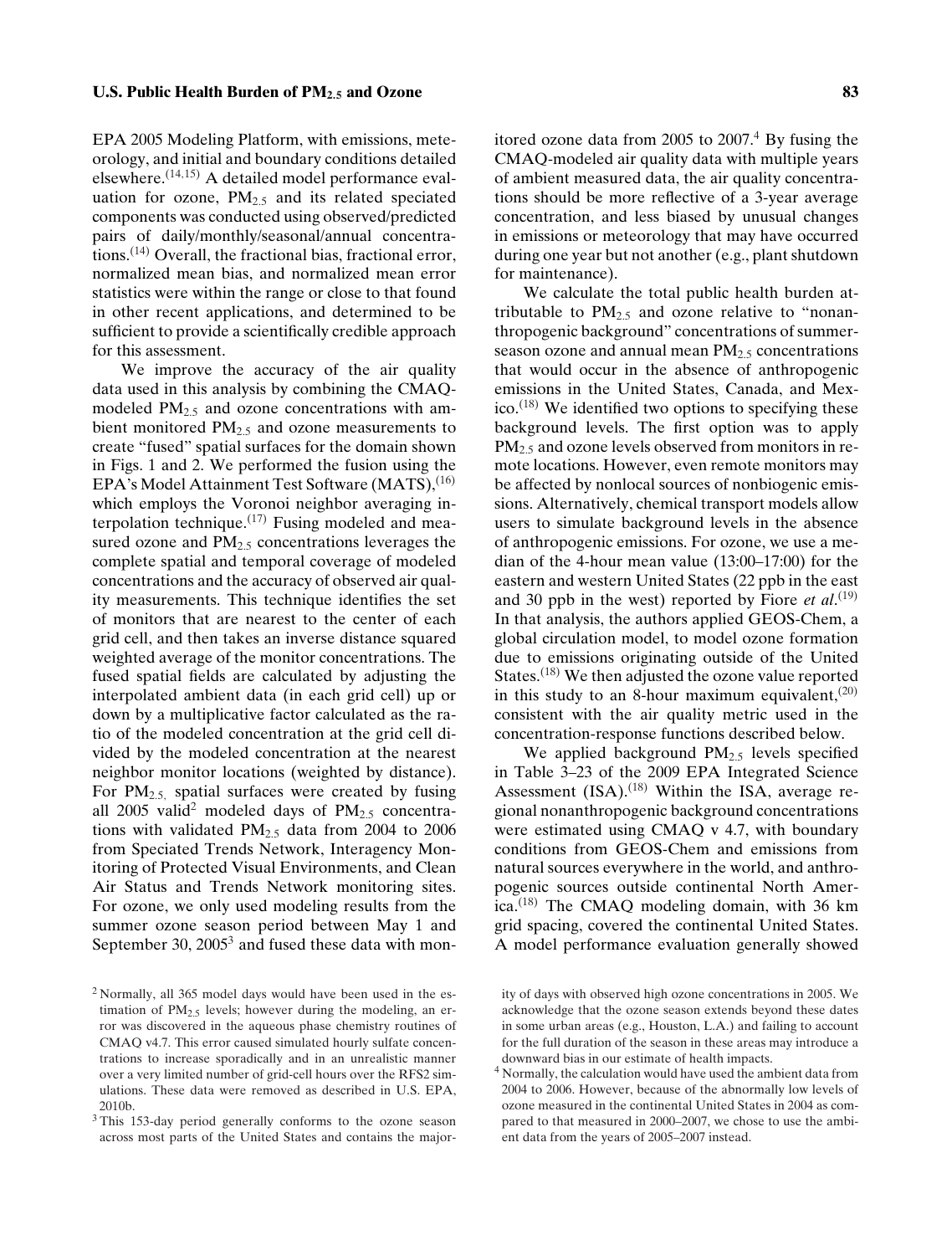

**Fig. 1.** Average daily 8-hour maximum summer-season ozone levels (fused surface of 2005 modeled and 2004–2006 monitored data).



Fig. 2. Annual mean PM<sub>2.5</sub> levels (fused surface of 2005 modeled and 2004–2006 monitored data).

good agreement between modeled and monitored values at remote sites.<sup>(18)</sup>

To determine annual regional  $PM<sub>2.5</sub>$  background concentrations, the CMAQ domain was divided into seven regions (i.e., Northwest, Southwest, industrial Midwest, upper Midwest, Southwest, Northwest, and southern California). An annual average  $PM<sub>2.5</sub>$  concentration was calculated for each CMAQ grid cell and then a regional annual average was calculated from the grid cells within each of the seven regions. These values were 0.74  $\mu$ g/m<sup>3</sup> for the Northeast, 1.72  $\mu$ g/m<sup>3</sup> for the Southeast, 0.86  $\mu$ g/m<sup>3</sup> for the industrial Midwest, 0.84  $\mu$ g/m<sup>3</sup> for the upper Midwest, 0.62  $\mu$ g/m<sup>3</sup> for the Southwest, 1.01  $\mu$ g/m<sup>3</sup> for the Northwest, and 0.84  $\mu$ g/m<sup>3</sup> for southern California.(18)

# **2.3. Estimation of Air Quality Concentrations Across the Population**

We aggregate U.S. Census block-level population data $^{(21)}$  to the national 12 km CMAO modeling domain. We stratify population for the year 2000 by age, sex, race, and ethnicity categories corresponding to the demographic classifications considered in the health impact functions (see later) and project these data to 2005 using an economic forecasting model.<sup>(22)</sup> Modeled PM<sub>2.5</sub> and ozone concentrations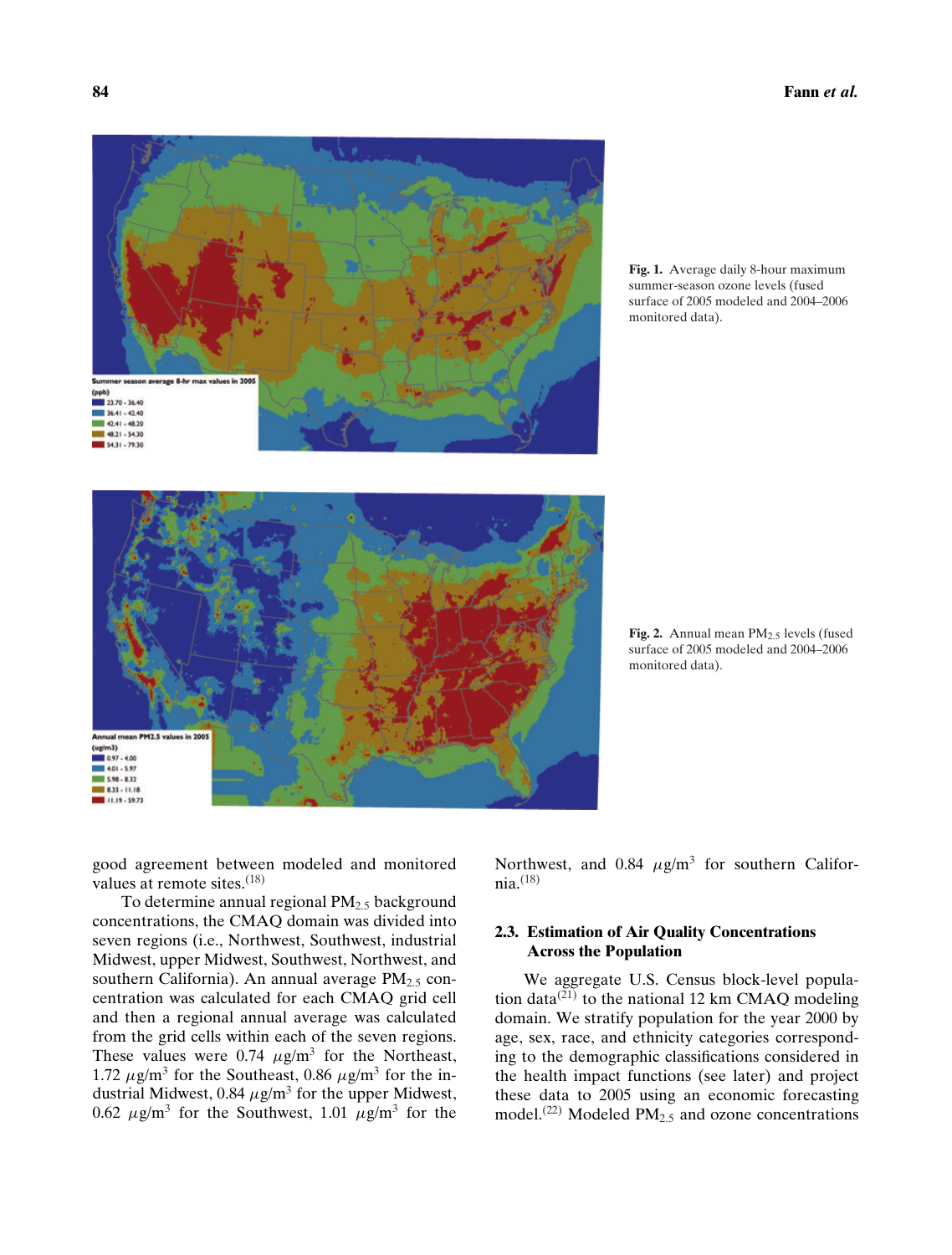are matched with the population projected in each 12 km grid cell and we assume that the fused air quality value in each cell is the best measure of population exposure.

# **2.4. Selection of Concentration-Response Relationships and Baseline Incidence Rates**

We estimate impacts to several  $PM_{2.5}$ -related human health endpoints, including premature deaths from long-term exposure, respiratory and cardiovascular-related hospital visits, asthma-related emergency department visits, chronic bronchitis, and nonfatal heart attacks among others. Ozonerelated health endpoints include deaths from acute and long-term exposure, respiratory hospital admissions, and asthma-related emergency department visits among others. Table SI specifies each of the endpoints, epidemiological studies, and risk estimates considered in this analysis. We use annual mean  $PM<sub>2.5</sub>$  changes as a surrogate for daily changes in  $PM_{2.5}$  for those functions that quantify shortterm impacts; this is unlikely to add appreciable bias to the health impact estimates because the concentration-response functions are approximately linear across the air quality levels experienced by U.S. populations.

We consider several factors in selecting the appropriate epidemiological studies and concentrationresponse functions for this analysis, including whether the study was peer reviewed, the match between the pollutant studied and the pollutant of interest, the study design and location, and characteristics of the study population; this selection procedure is described in detail in previous EPA regulatory analyses.(23−25) In general, the studies utilized here are consistent with those applied in recent EPA regulatory analyses.<sup> $(24,25)$ </sup> Because of the significance of mortality as a health endpoint, we describe in detail the selection of the risk coefficients.

To estimate  $PM_{2.5}$ -related long-term mortality we draw risk estimates from epidemiological studies based on data from two prospective cohort groups, often referred to as the Harvard Six-Cities Study, or "H6C," $(26.27)$  and the American Cancer Society "ACS" study; $(2,28-30)$  these studies have found consistent relationships between fine particles and premature death across multiple locations in the United States.

For PM2.5, we use from the recent Krewski *et al*. (2009) extended analysis of the ACS cohort the allcause mortality risk estimate from the random effects ecological covariates, based on average exposure levels for 1999–2000 over 116 U.S. cities<sup>(2)</sup> (RR = 1.06, 95% confidence intervals 1.04–1.08 per 10  $\mu$ g/m<sup>3</sup> increase in  $PM_{2.5}$ ). We quantify all-cause mortality rather than cardiopulmonary or lung cancer mortality specifically because it is the most comprehensive estimate of PM-related mortality. We also applied an all-cause mortality risk estimate from the Laden *et al*. (2006) reanalysis of the H6C cohort<sup>(27)</sup> (RR = 1.16, 95% confidence intervals 1.07–1.26 per 10  $\mu$ g/m<sup>3</sup> increase in  $PM_{2.5}$ ).

There are strengths and weaknesses to each  $PM_{2.5}$  mortality study that argue for using risk estimates drawn from both analyses. While the ACSbased study includes a much larger population over a broader geographic area than the H6C study, the ACS population is less racially diverse, better educated, and more affluent than the national average. By contrast, the H6C cohort population is more representative of the United States, but estimates PM mortality risk in eastern U.S. cities where  $PM_{2.5}$ is generally comprised of a larger fraction of sulfate than it is in western cities. There are other differences in population demographics and exposurerelated factors that may also contribute to differences in the eastern and western United States. To the extent that  $PM_{2.5}$ -related mortality is strongly influenced by particle composition, applying a H6C-based risk coefficient nationwide may result in biased estimates of  $PM_{2,5}$  mortality in the west. Conversely, applying an ACS-based risk estimate nationwide may not characterize well the  $PM<sub>2.5</sub>$  mortality impacts in the eastern United States.(31)

While we apply both the ACS- and H6C-based risk coefficients, we also include in the supplement to this article additional estimates of  $PM_{2.5}$ -related premature mortality for the western United States using all-cause mortality risk estimates from the Krewski *et al*. (2009) intra-urban analysis of the Los Angeles region<sup>(2)</sup> (RR = 1.191, 95% confidence intervals 1.06–1.33 per 10  $\mu$ g/m<sup>3</sup> increase in PM<sub>2.5</sub>) (Fig. S1). As a means of generating as comprehensive an estimate of mortality possible, to also quantify PMrelated infant deaths using a risk estimate from the cohort study by Woodruff *et al*. (32) This study found a significant link between  $PM_{10}$  and infant death between 2 and 12 months of age.  $(RR = 1.04, 95\%$  confidence intervals 1.02–1.07 per 10  $\mu$ g/m<sup>3</sup> increase in  $PM_{2.5}$ ).

For ozone, we estimate the change in ozonerelated premature mortality applying both short- and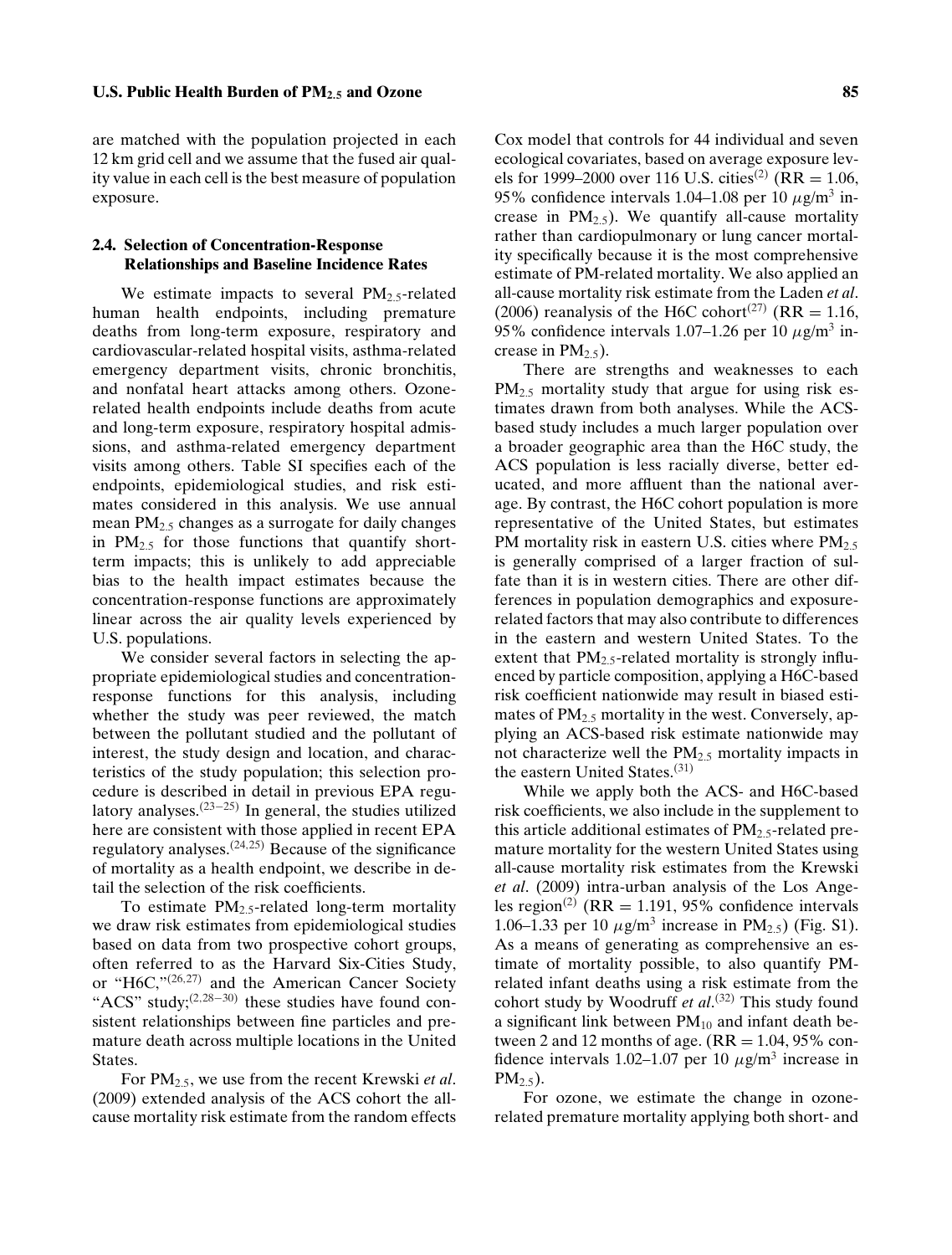long-term risk estimates. A number of time-series ozone mortality studies including an analysis by Huang *et al.* (2004) in Los Angeles<sup>(33)</sup> and an analysis by Schwartz  $(2005)^{(34)}$  in Houston have strengthened the findings of previous studies finding a relationship between short-term ozone exposure and premature mortality. The Bell *et al.*  $(2004)^{(1)}$  analysis of the National Morbidity, Mortality, and Air Pollution Study (NMMAPS) data set and the metaanalyses by Bell *et al*. (2005),(35) Ito *et al*. (2005),(36) and Levy *et al.*  $(2005)^{(37)}$  sought to resolve the relationship between ozone, PM, weather-related variables, seasonality, and other variables. We apply the Bell *et al*. (2004) ozone nonaccidental mortality relative risk estimate ( $RR = 1.0052$ , 95% confidence intervals 1.0027–1.0077 per 10 ppb ozone increase) $(1)$ because it is broadly cited. This study is also an NMMAPS-based analysis, which applies a common methodology to all cities, suggesting that it is not subject to the same risk of publication bias as the meta-analyses, which include the results of single-city studies.<sup>5(38)</sup>

Recent evidence also suggests a relationship between long-term exposure to ozone and premature respiratory mortality in the ACS cohort (Jerrett *et al*. 2009).(39) Jerrett *et al*. find that long-term exposure to ozone is associated with respiratory premature mortality in a two-pollutant model that controls for PM2.5. The Jerrett *et al*. (2009) estimate represents one of the few studies detecting an increase in mortality risk from long-term exposure to ozone. From this study, we apply a long-term respiratory mortality estimate ( $RR = 1.040, 95\%$  confidence intervals 1.013–1.067 per 10 ppb ozone increase) as a means of capturing the impact of long-term ozone exposure. Until the literature evolves further, it will remain unclear whether the biological mechanisms underlying the ozone-related deaths detected by these short- and long-term studies are similar or different. By extension, the literature may also resolve the degree to which these studies are each detecting the same mortalities, over different periods of time. This uncertainty has implications for our findings, which we discuss below.

Because epidemiological studies assess changes in risk relative to some baseline rate, we use a baseline incidence rate for each health endpoint in the analysis (Table SII). Ideally, the incidence rate should also be matched to the geographic area of focus so that it describes the health status of the population of interest. In this analysis we apply a three-year average of 2006–2008 causespecific county-level mortality rates from the CDC-WONDER database as a surrogate for 2005 mortality rates.(40) Morbidity rates are either national or regional averages depending on the data source (Table SII).

#### **2.5. Calculating Health Impacts**

Quantifying the number of  $PM_{2.5}$  and ozonerelated excess mortalities and morbidities involved specifying the health impact function with each of the key data inputs described above. This calculation produces counts of mortality and morbidity impacts. We estimate 95% confidence intervals around each mean health impact estimate using the Monte Carlo method, which samples a distribution based on the standard error reported in each epidemiological study. All estimated PM-related deaths are attributed to exposures to 2005 air quality, which we assume to occur over a 20-year period following this exposure, though recent research suggests that the lag between PM exposure and death is as short as 2 years.<sup> $(25,41)$ </sup> We calculate the percentage of premature  $PM_{2.5}$  and ozone-related mortality by dividing the number of excess deaths by the total number of cause-specific deaths in each county.

One criticism of the excess- or attributablemortality calculation is that readers may infer that reductions in air pollution exposure result in deaths avoided altogether, when in fact these deaths are simply deferred into the future.<sup> $(42)$ </sup> For this reason, we use standard life tables available from the Centers for Disease Control, $(43)$  we estimate the number of life years and life expectancy lost to air pollution. We calculate the number of life years lost using the following formula:

Total Life Years = 
$$
\sum_{i=1}^{n} LE_i \times M_i,
$$

where  $LE<sub>i</sub>$  is the remaining life expectancy for age interval  $i$ ,  $M_i$  is the change in number of deaths in age interval *i*, and *n* is the number of age intervals.<sup>(44)</sup> Alternate analyses have employed a cause-modified life

<sup>5</sup> Anderson and colleagues cite three reasons that single-city studies may be more prone to publication bias: (1) such studies frequently rely on easily available daily mortality counts, and researchers may be less inclined to publish negative findings; (2) the statistical modeling for time series entail a level of subjectivity and (3) each study can produce a large number of estimates and the researchers may select estimates based on the direction of their effect.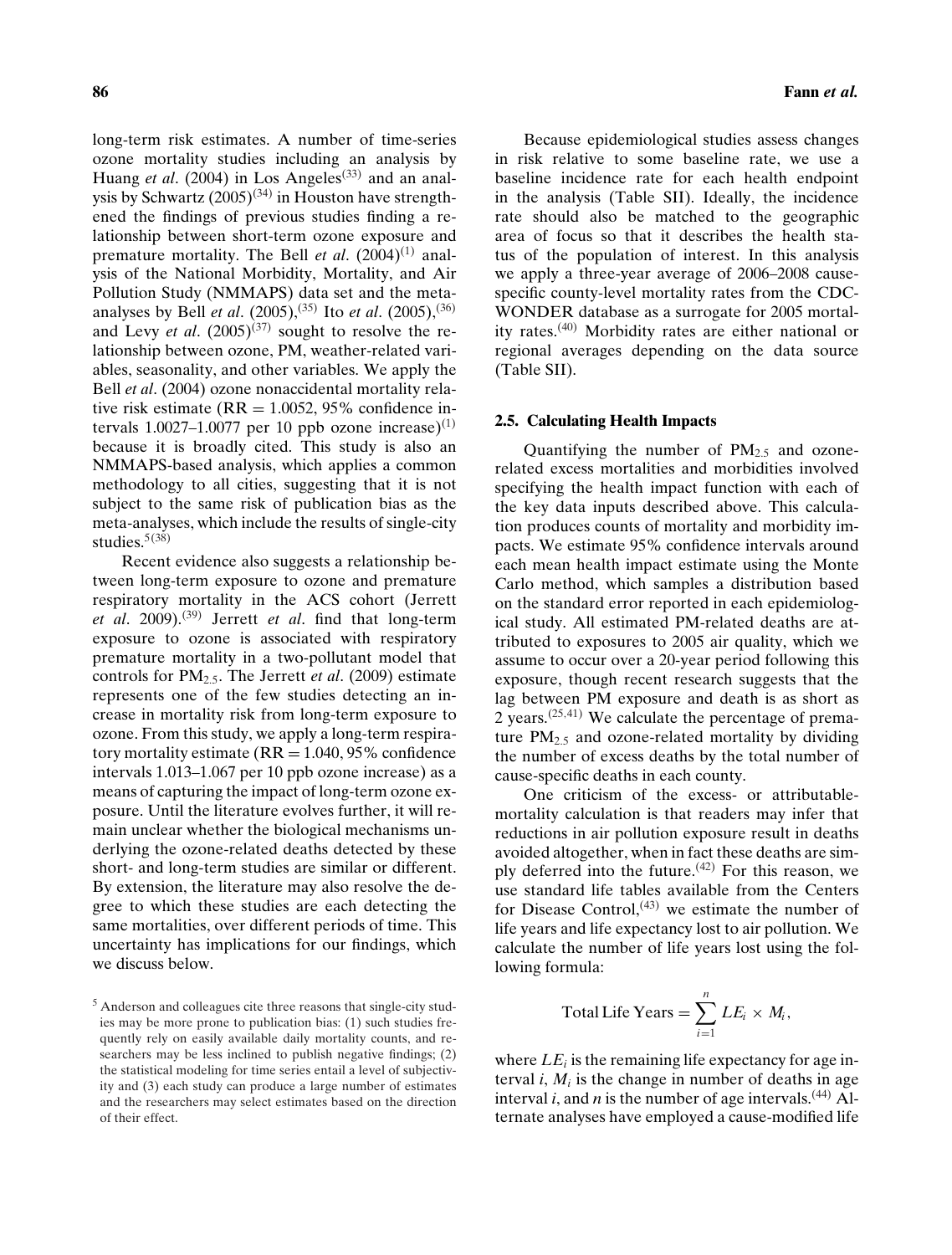#### **U.S. Public Health Burden of PM<sub>2</sub><sub>***.***</sub>5</sub> and Ozone 87**

table approach, in which the change in life years and life expectancy is estimated among individuals with preexisting chronic conditions.

For example, the U.S. EPA quantified the change in life years lost due to attainment of alternate ozone National Ambient Air Quality Standards (NAAQS) among both the general population as well as individuals suffering from Chronic Obstructive Pulmonary Disease (COPD). EPA performed this analysis to test the sensitivity of the life year calculation to the assumption that ozone-related mortalities occurred primarily among individuals with preexisting chronic conditions that would increase their susceptibility to ozone mortality. We characterize the sensitivity of our life year and life expectancy estimates to this assumption below.

## **3. RESULTS AND DISCUSSION**

#### **3.1. Air Quality Estimates**

Figs. 1 and 2 show the geographic distribution of summer-season ozone and annual mean  $PM<sub>2.5</sub>$  concentrations across the continental United States for the "fused" spatial surfaces discussed above. The maximum predicted  $PM_{2.5}$  value within a populated 12 km grid cell in the continental United States is 47.2  $\mu$ g/m<sup>3</sup>, the mean PM<sub>2.5</sub> value is 7.8  $\mu$ g/m<sup>3</sup>, the median is 7.48  $\mu$ g/m<sup>3</sup>, and the 95th percentile value is about 13  $\mu$ g/m<sup>3</sup>. The maximum predicted summerseason average 8-hour maximum ozone value in a populated 12 km grid cell is 79.3 ppb, the mean value is 47.9 ppb, the median is 48.3 ppb, and the 95th percentile value is  $56.1$  ppb.<sup>6</sup> In general, the highest  $PM_{2.5}$  values are in the eastern United States, while the highest ozone values are located in the western United States.

# **3.2. Estimates of Excess PM2***.***<sup>5</sup> and Ozone-Related Mortalities Nationwide**

We predict over 100,000 PM<sub>2.5</sub>-related premature mortalities and tens of thousands of ozonerelated premature mortalities to result from 2005

air quality levels (Table I).<sup>7</sup> We estimate over double the  $PM_2$ <sub>5</sub>-related mortalities using a risk estimate drawn the Laden *et al.*  $(2006)^{(27)}$  H6C-based study as compared to the ACS-based Krewski *et al*.  $(2009)$ .<sup>(2)</sup> We estimate about four times the number of ozone-related mortalities using the Jerrett *et al*. (2009) long-term respiratory mortality risk estimate as compared to the Bell *et al*. (2004) short-term mortality risk nonaccidental estimate. We also estimate an array of morbidity impacts, including almost  $200,000$  PM<sub>2.5</sub>-related nonfatal acute myocardial infarctions, tens of thousands of  $PM_{2.5}$  and ozonerelated hospitalizations and emergency department visits, and hundreds of thousands of  $PM_{2.5}$ -related cases of acute bronchitis.

Because this analysis aims to estimate the total public health burden of air pollution, the estimated impacts reported in this article are significantly larger than those found in previous EPA analyses focused on proposed rules. For the Clean Air Interstate Rule, U.S. EPA estimated that approximately 17,000 PM $<sub>2.5</sub>$ -related premature mortalities</sub> would be avoided in 2015 as a result of large-scale air quality improvements in the eastern United States occurring from the implementation of emission controls on electrical generating units  $(EGUs)$ .<sup>(25,45)</sup> In 2006, U.S. EPA estimated that between 4,400 and 9,000  $PM_{2.5}$ -related premature mortalities would be avoided nationwide in 2020 from attaining a new annual PM<sub>2.5</sub> standard of 14  $\mu$ g/m<sup>3</sup> and a daily standard of 35  $\mu$ g/m<sup>3</sup> relative to a baseline in which the United States met an annual PM<sub>2.5</sub> standard of 15  $\mu$ g/m<sup>3</sup> and a daily standard of 65  $\mu$ g/m<sup>3</sup>.<sup>(46)</sup> U.S. EPA<sup>(23)</sup> estimated that between 450 and 2,100 ozone-related premature mortalities would be avoided in 2020 as a result of meeting a more stringent national ozone standard of 0.065 ppm relative to a baseline in which the United States meets an ozone NAAQS of 0.08 ppm. The ozone and  $PM_{2.5}$  impacts we estimate for this study of the overall burden of disease are significantly larger than these U.S. EPA estimates because they are projected for a larger change in air quality, assuming the individual rules have not yet gone into effect and for a more

<sup>6</sup> The ozone air quality metric used to estimate health impacts in this analysis is not equivalent to design value metric used to determine attainment with the Ozone NAAQS. The ozone modeling used in this analysis is the summer-season average of the 8-hour daily maximum concentrations. The Ozone NAAQS is the fourth highest daily 8-hour maximum over the summer season. Therefore, these ozone concentrations are not equivalent to ozone concentrations for determining attainment with the Ozone NAAQS.

 $7$  When quantifying PM-related mortality, EPA generally assumes that reductions in PM-attributable deaths are distributed over a 20-year period, with a larger proportion of deaths occurring in earlier years. Recent research suggests that the lag between PM exposure and death is as short as 2 years (Schwartz *et al*. 2008). While the length and distribution of the PM mortality lag affects the discounting of monetized mortality benefits, it does not affect the overall size of the estimated premature mortalities.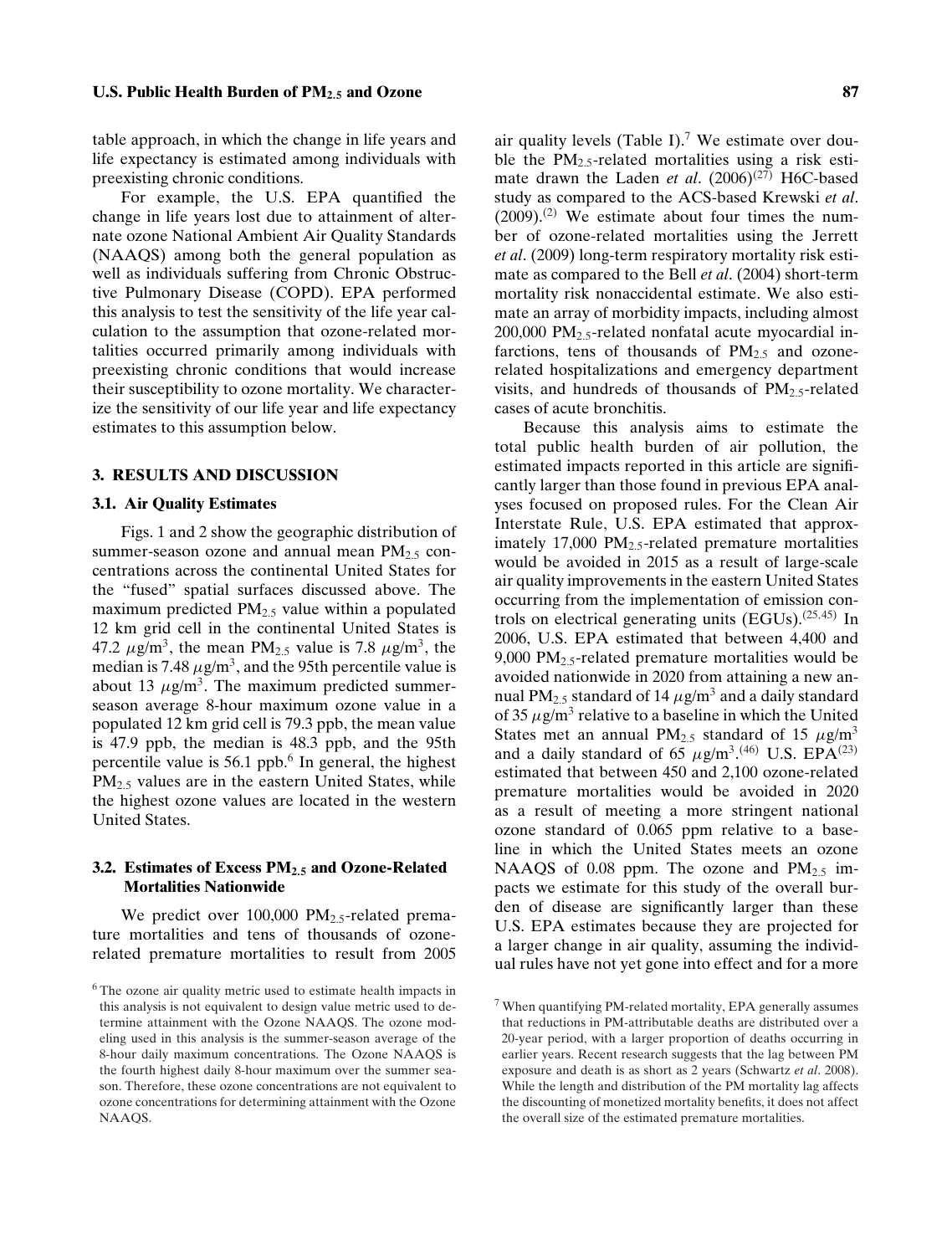Table I. Estimated PM<sub>2.5</sub> and Ozone-Related Health Impacts Due to 2005 Modeled Air Quality (Relative to Nonanthropogenic Background).

| <b>Health Effect</b>                      | <b>Annual Impact Estimates</b><br>(95% Confidence Interval) <sup>a</sup> |
|-------------------------------------------|--------------------------------------------------------------------------|
| <b>PM-related endpoints</b>               |                                                                          |
| Premature mortality                       |                                                                          |
| Krewski et al. (2009) (age > 29)          | 130,000                                                                  |
|                                           | $(51,000-200,000)$                                                       |
| Laden <i>et al.</i> (2006) (age $>24$ )   | 320,000                                                                  |
|                                           | $(180,000 - 440,000)$                                                    |
| Infant $(< 1$ year)                       | 1,800                                                                    |
|                                           | $(-1,500-4,800)$                                                         |
| Chronic bronchitis (age $> 27$ )          | 83,000                                                                   |
|                                           | $(16,000 - 140,000)$                                                     |
| Nonfatal heart attacks (age $> 17$ )      | 180,000                                                                  |
|                                           | $(70,000 - 270,000)$                                                     |
| Hospital admissions-                      | 30,000                                                                   |
| respiratory (all ages)                    | $(15,000-45,000)$                                                        |
| Hospital admissions-                      | 62,000                                                                   |
| cardiovascular (age $> 18$ )              | $(44,000 - 73,000)$                                                      |
| Emergency room visits                     | 110,000                                                                  |
| for asthma (age $<$ 18)                   | $(68,000 - 150,000)$                                                     |
| Acute bronchitis (ages 8-12)              | 200,000                                                                  |
|                                           | $(-7,600 - 350,000)$                                                     |
| Lower respiratory                         | 2,400,000                                                                |
| symptoms (ages $7-14$ )                   | $(1,200,000-3,500,000)$                                                  |
| Upper respiratory symptoms                | 2,000,000                                                                |
| (asthmatics age 9–18)                     | $(640,000-3,400,000)$                                                    |
| Asthma exacerbation                       | 2,500,000                                                                |
| $(asthmatics 6-18)$                       | $(280,000-6,800,000)$                                                    |
| Lost work days (ages 18–65)               | 18,000,000                                                               |
|                                           | $(15,000,000-20,000,000)$                                                |
| Minor restricted-activity                 | 100,000,000                                                              |
| days (ages $18-65$ )                      | $(87,000,000-120,000,000)$                                               |
| <b>Ozone-related endpoints</b>            |                                                                          |
| Premature mortality                       |                                                                          |
| Bell et al. (2004) (all ages)             | 4,700                                                                    |
|                                           | $(1,800-7,500)$                                                          |
| Jerrett <i>et al.</i> (2009) (age $>29$ ) | 19,000                                                                   |
|                                           | $(7,600 - 29,000)$                                                       |
| Hospital admissions-                      | 31,000                                                                   |
| respiratory causes (age $> 64$ )          | $(1,200 - 53,000)$                                                       |
| Hospital admissions-                      | 27,000                                                                   |
| respiratory causes (age <2)               | $(13,000 - 39,000)$                                                      |
| Emergency room visits                     | 19,000                                                                   |
| for asthma (all ages)                     | $(-1,200 - 58,000)$                                                      |
| Minor restricted-activity                 | 29,000,000                                                               |
| days (ages $18-65$ )                      | $(14,000,000-44,000,000)$                                                |
| School absence days                       | 11,000,000                                                               |
|                                           | $(4,500,000 - 16,000,000)$                                               |

a95% confidence intervals calculated using a Monte Carlo method based on the standard error reported in each epidemiological study. Health impacts attributable to 2005 air quality levels. We assume a time lag between initial exposure to  $PM_{2.5}$  and death.

comprehensive cross-section of U.S. population. Table SIII summarizes the per-person reduction in PM<sub>2.5</sub> exposure between 2005 and 2014, when a recently proposed rule expected to achieve significant emission reductions from EGUs is scheduled to take effect.

# **3.3. Detailed Estimates of Impacts by Region, Age, and Air Quality Level**

While the total estimates of excess mortality and morbidity help characterize the overall national public health burden attributable to recent air quality, they provide limited insight into how these estimated impacts are distributed by geographic location or by age. Below we: (1) consider the spatial distribution of these estimated mortality impacts; (2) characterize the  $PM_{2.5}$  and ozone-related impacts according to the number of life years lost, change in life expectancy, and the percentage of total mortality attributable to these pollutants; and (3) quantify the reduction in mortality impacts according to hypothetical improvements in air quality. Unless otherwise noted, each of these analyses apply  $PM<sub>2.5</sub>$  and ozone mortality risk coefficients from the Krewski *et al*. and Bell *et al*. studies, respectively.(1,2)

# *3.3.1. The Spatial Distribution of PM2*.*<sup>5</sup> and Ozone-Related Excess Mortalities*

To illustrate the spatial distribution of the public health burden, we provide maps of the combined  $PM<sub>2.5</sub>$  and ozone-related mortality impacts by county in Fig. 3. These maps also identify the seven geographic regions previously used by the U.S. EPA when performing air quality and health impact analyses.<sup>(6)</sup> In any given location the number of the  $PM_{2.5}$ related mortalities will be influenced by the combination of air quality, population density, and baseline health status. On a per-person basis, southern California and the industrial Midwest see the greatest exposure to  $PM_{2.5}$ . However, the confluence of poor air quality, population size and density, and baseline health status cause the largest number of estimated  $PM_{2.5}$ -related excess premature mortalities to occur within the Northeast, Southeast, and Midwestern United States. Among urban areas, the largest estimated impacts occur in L.A., Chicago, Detroit, Pittsburgh, Houston, New York, Philadelphia, and Boston. The estimated ozone-related mortality impacts are an order of magnitude smaller than those estimated for  $PM_{2.5}$ , partly due to the smaller relative risk associated with ozone, and generally distributed among the same counties affected most by  $PM<sub>2.5</sub>$  mortality.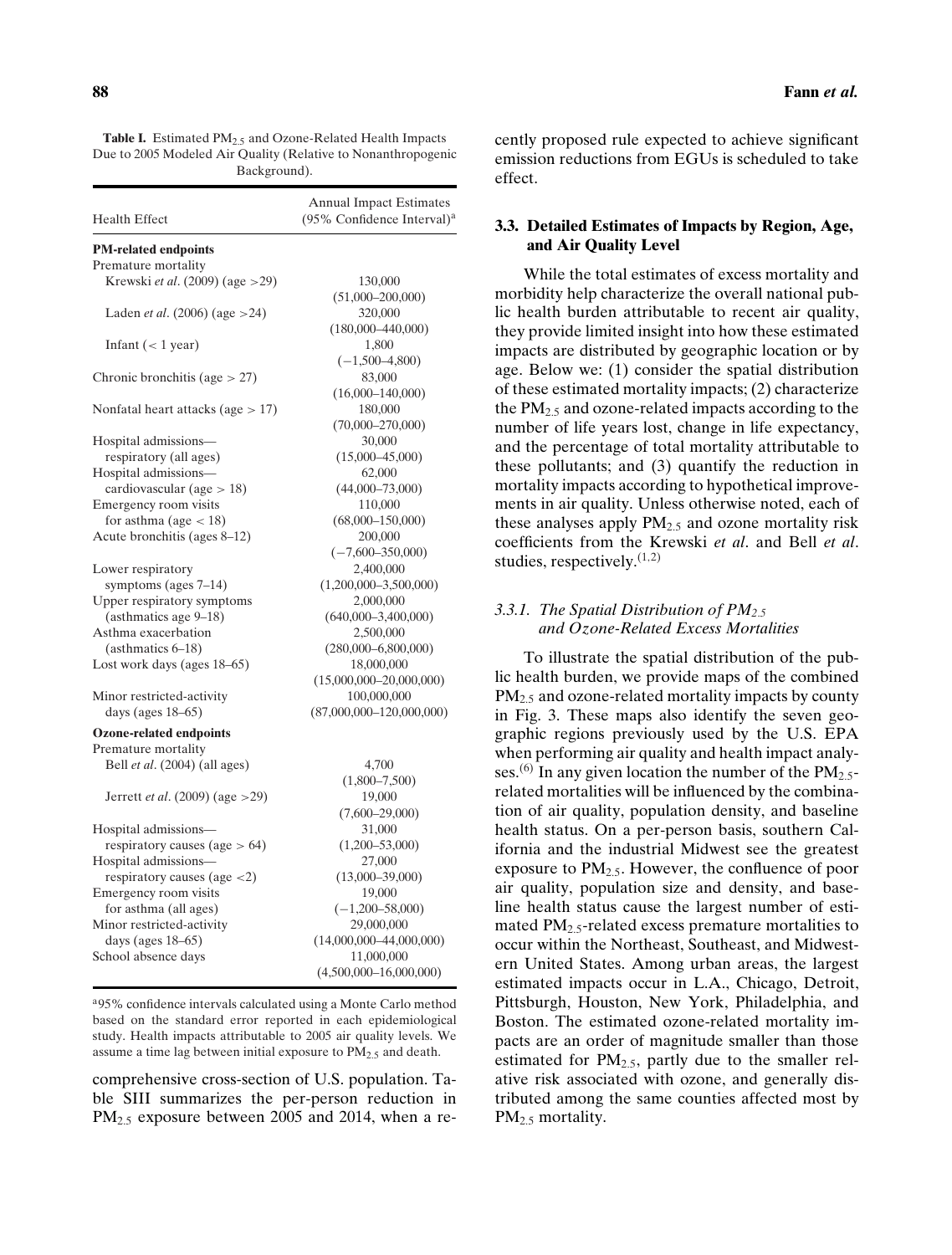

Fig. 3. PM<sub>2.5</sub> and ozone-related excess mortalities at the county level by geographic area.



**Fig. 4.** The number of ozone-related excess mortalities avoided by air quality benchmark and region of the United States (using Jerrett *et al*. 2009 risk estimate).

Jerrett LML: lowest measured level of the Jerrett et al. (2009) study

We also consider how the estimated number of avoided  $PM_{2.5}$  and ozone deaths changes if we assume that air quality incrementally improves (Figs. 4 and 5). For example, we estimate that about 23,000 PM<sub>2.5</sub>-related mortalities would be avoided as a result of lowering 2005 annual mean  $PM_{2.5}$  levels down to 10  $\mu$ g/m<sup>3</sup> nationwide. We estimate about 80,000 premature mortalities would be avoided by lowering PM<sub>2.5</sub> levels to 5  $\mu$ g/m<sup>3</sup> nationwide. We have less confidence in impacts estimated below the lowest measured level of the  $PM_{2.5}$  mortality studies because we are less certain of the shape of the concentration-response relationship at these levels. However, given that there is little evidence for a

threshold  $PM_{2.5}$  mortality function, such estimates still give some insight into the fraction of the public health benefits of air quality improvements at lower  $PM_{2.5}$  levels. The avoided  $PM_{2.5}$  and ozone-related mortalities appear to increase in an approximately linear fashion as we reduce air quality levels to lower benchmarks. The reduction in  $O_3$  and  $PM_2$ <sub>5</sub>-related excess mortalities are not distributed evenly across the United States, and most are concentrated in the Northeast, Southeast, and industrial Midwest.<sup>8</sup>

<sup>8</sup> The ozone air quality benchmarks represent various daily 8-hour maximum levels averaged over the summer season and equivalent with ozone NAAQS levels, which are set according to a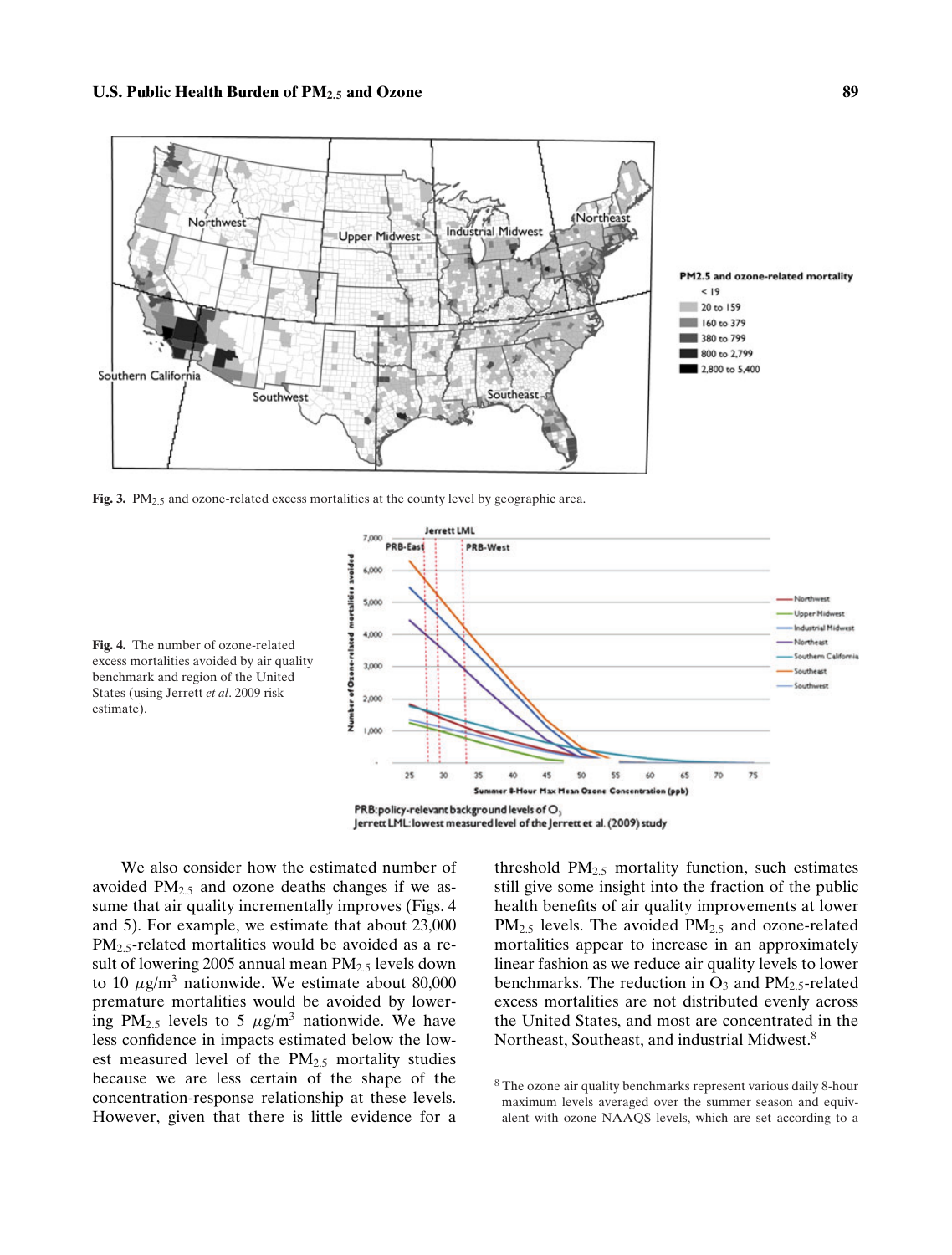

**Fig. 6.** Percentage of premature deaths attributable to 2005 PM2.<sup>5</sup> and ozone air quality by U.S. county.

# *3.3.2. Estimating the Percentage of All Deaths Attributable to PM2*.*<sup>5</sup> and Ozone and the Change in Life Years and Life Expectancy*

The counties with the largest estimated percentage of mortality due to  $PM_{2.5}$  and ozone tend to be in the northeastern United States, the industrial Midwest, and southern California (Fig. 6). The cumulative distribution of the percentage of mortality attributable to  $PM<sub>2.5</sub>$  and ozone indicates that among the most populous counties, the proportion of total deaths attributable to  $PM_{2.5}$  and ozone ranges from a low of 3.5% in San Jose to as high as 10% in Los Angeles (Fig. 7). Nationwide, the percentage ranges from less than 1% to about 10% in southern California. We also estimate that about 19% of all ischemicheart-disease-related deaths are attributable to  $PM<sub>2.5</sub>$ nationwide (Table SIV).

The overall percentage of all deaths due to  $PM_{2.5}$ is much higher than it is for ozone (Figs. S2 and S3). While the percentage of all deaths attributable to  $PM_{2.5}$  exposure is significantly higher in southern California than other regions, the percentage of total mortality from ozone exposure is roughly equal for southern California, the industrial Midwest, and to a lesser extent the Northeast and Southeast, and significantly lower in the Pacific Northwest. The

fourth highest daily design value. As such, health impacts at each ozone benchmark level do not reflect the health benefits of meeting different NAAQS levels.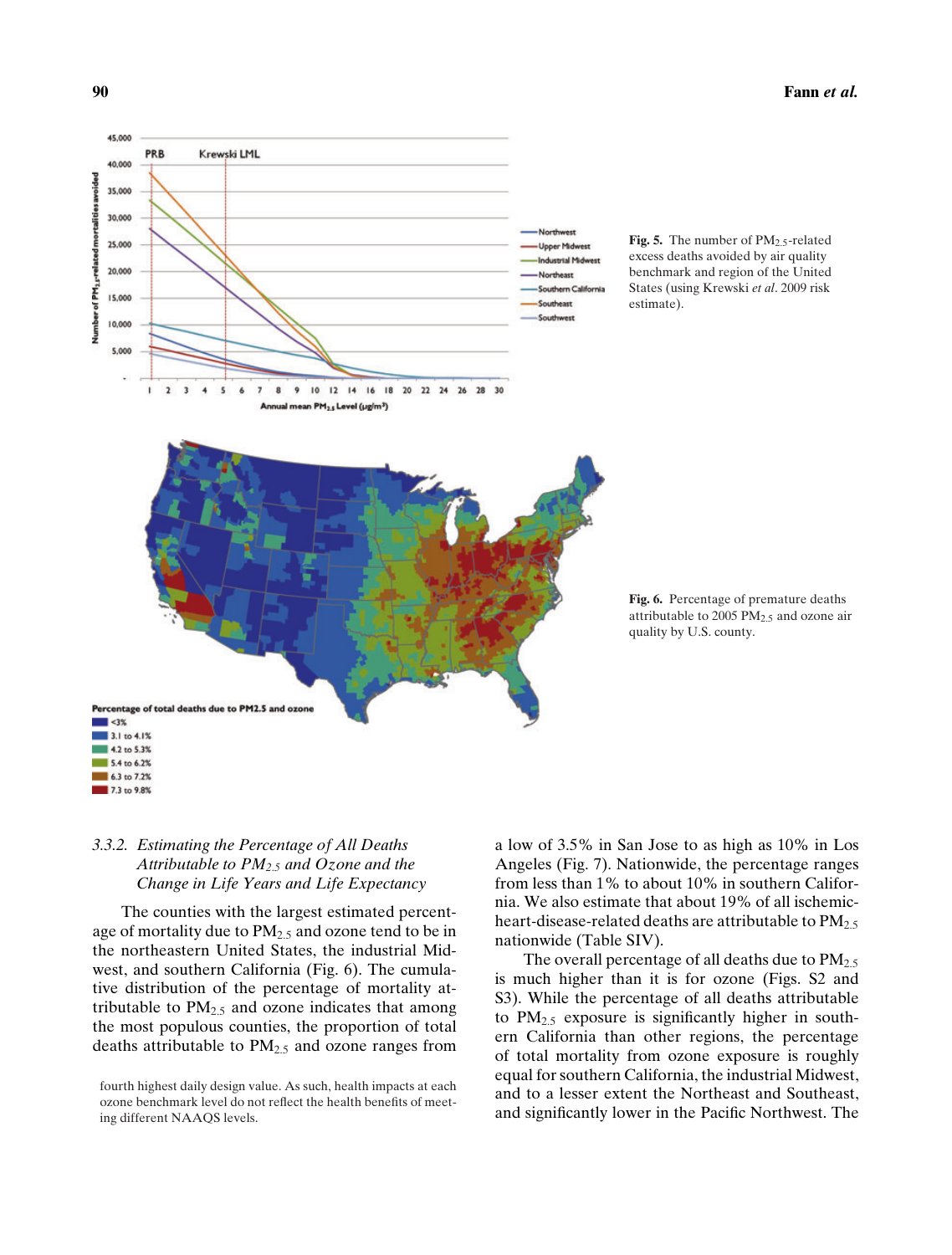

**Fig. 7.** The cumulative distribution of the percentage of all-cause mortality attributable to  $PM<sub>2.5</sub>$  and ozone among the 10 most populous U. S. counties.

Counties are coded as follows: 1-Los Angeles: 2-Cook: 3-Harris: 4-Maricopa: 5-San Diego: 6-Dallas: 7-San Jose; 8-New York; 9-Bexar; 10-Philadelphia

spatial distribution of this metric and modeled ozone levels are fairly consistent across the United States. For both ozone and  $PM<sub>2.5</sub>$ , the percentage appears to decline modestly for older populations, suggesting that older populations may live in areas with lower modeled concentrations.

We estimate a large number of life years lost to  $PM_{2.5}$  and ozone and this number varies by region of the country and by age (Figs. S4 and S5). For both PM2.<sup>5</sup> and ozone, the Northeast, Southeast, and industrial Midwest show the largest estimated total number of life years lost. Because the estimate of life years lost is influenced in part by the total number of individuals affected, we also estimate the percentage of these  $PM_{2.5}$  and ozone-related life years lost by age range and region, which controls for differences in the size of the populations within each region (Table SV). Among populations aged 65–99, we estimate nearly 1.1 million life years lost from PM<sub>2.5</sub> exposure and approximately 36,000 life years lost from ozone exposure. The statistical abstract of the U.S. Census $(47)$  reported 15 million life years lost among populations aged 65–99 from all causes in 2005, implying that  $PM_{2.5}$  and ozone-related mortality accounted for approximately 7% of total life years lost among populations ages 65–99 nationwide in 2005.

Finally, using a standard life table, we quantify the change in life expectancy at birth and by 5 year age increment resulting from the elimination of PM<sub>2.5</sub> and ozone-related mortality risk (Table SVI). Among populations at birth, we estimate a change in life expectancy of 0.7 years, a result that comports well with recent analyses of the effect of air pollution on life expectancy. $(48)$ 

When calculating changes in life expectancy, we assume that the life expectancy of those dying from air pollution is the same as the general population. It is possible to characterize the sensitivity of this assumption by referring to a 2008 U.S. EPA analysis of life years lost due to ozone exposure.<sup>(44)</sup> That analysis estimated approximately 14–53% fewer life years lost when assuming that populations dying premature from ozone exposure suffered average-to-severe COPD, as compared to the assumption that these populations shared the same life expectancy as the general population.

However, using a standard life table is reasonable when considering that: (1) the vast majority of premature deaths are estimated to occur among populations aged  $>64$ , half of whom suffer from one or more chronic illnesses, suggesting that a standard life table captures the change in life expectancy among a substantial number of individuals who suffer such chronic illnesses; and (2) a recent longterm study found that  $PM_{2.5}$  initiated cardiovascular events among women with no history of cardiovascular disease—underscoring the role of air pollution in both promoting chronic illness and caus- $\frac{1}{2}$ ing premature death.<sup>(49–51)</sup> Moreover, recent evidence available since the publication of that EPA report suggests that ozone-induced deaths do not occur exclusively, or even mostly, among individuals with such preexisting conditions.  $(52, 53)$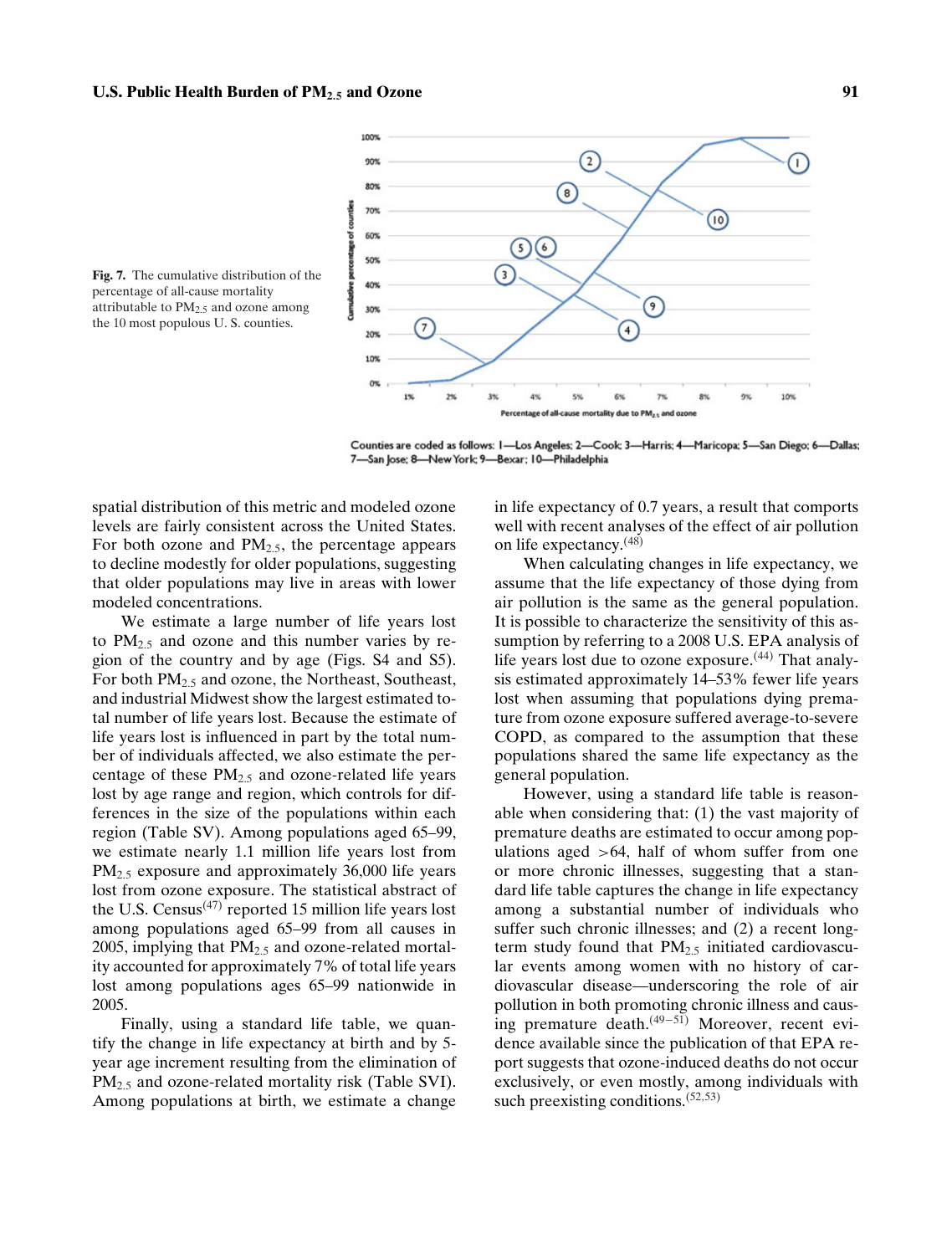## **4. DISCUSSION AND CONCLUSIONS**

We have estimated the recent burden of  $PM_{2.5}$ and ozone on human health in the United States, using ambient measurements, 2005 and nonanthropogenic background  $PM_{2.5}$  and  $O_3$  concentrations simulated by atmospheric chemistry models, and a health impact function. We find that between 130,000 and 340,000 premature deaths are attributable to  $PM_{2.5}$  and  $O_3$ . We also find that geographic and age distribution of this health risk is not shared equally. Major metropolitan areas including L.A., Houston, Pittsburgh, and New York see the largest number of estimated excess  $PM<sub>2.5</sub>$ and ozone-related deaths. Southern California is estimated to experience the largest percentage of total mortality attributable to  $PM_{2.5}$  across all ages (between 7% and 17% depending on the risk estimate used), while the greatest percentage of mortality attributable to ozone is the highest in the industrial Midwest (between 0.24% and 1%, again depending on the risk estimate used). Conversely, the largest estimated number of  $PM_{2.5}$  and ozonerelated life years lost are in the Southeast. While estimating the contribution of air pollution to total morbidity impacts is difficult due to incomplete data on hospitalizations and other health endpoints, we find that the nonmortality impacts of air pollution are substantial, consistent with previous studies estimating air pollution mortality and morbidity. $(3,4)$ 

The size of these mortality estimates is comparable to those reported in Anenberg *et al*.<sup>(5)</sup> for North America and larger than those reported by Cohen *et al.*<sup> $(3,4)$ </sup> Although our estimates may be larger than those of Cohen *et al*.,(3,4) our analysis includes several factors that may explain these differences. In particular, we estimate impacts relative to natural background and utilize modeled air quality that better represents population exposures in rural and urban areas. This general consistency with prior estimates of  $PM_{2.5}$  and ozone impacts reaffirms that despite significant improvements in air quality in recent decades, recent levels of ozone and  $PM_{2.5}$  still pose a public health risk in many regions of the United States.  $PM_{2.5}$  and ozone impose a nontrivial level of mortality risk, particularly when compared to other causes of death. For example, while this analysis estimates between 130,000 and 340,000 PM2.<sup>5</sup> and ozone-attributable deaths from 2005 air quality, in this same year there were approximately 120,000 deaths due to accidents, 72,000 deaths due to Alzheimer's, and  $63,000$  deaths due to influenza.<sup> $(54)$ </sup>

It is more challenging to evaluate the contribution of air pollution to total morbidity impacts. For example, incomplete information regarding the total number and spatial distribution of asthma hospitalizations prevent us from calculating the percentage of total asthma hospitalizations attributable to  $PM_{2.5}$  with confidence. However, analyses including the GBD $^{(3,4)}$  provide evidence that the nonmortality impacts of air pollution are substantial—a finding reinforced by these results.

The estimates presented here are subject to a number of important limitations and uncertainties, only some of which we can quantify. Many of these are endemic to health impact assessments (e.g., the transfer of risk estimates from epidemiology studies to other contexts and the selection of epidemiological studies used to quantify impacts) and are described in detail elsewhere.<sup> $(25,55)$ </sup> However, certain sources of uncertainties are likely to influence the analysis greatly and are worth noting here. This health impact analysis relies upon modeled air quality estimates that utilize a national emissions inventory. Previous analyses $(46)$  have found that even small errors in emission inventory, when compounded with other uncertainties in the analysis, can have a significant impact on the overall size of the estimated health impacts.

Alternative methods for assessing air pollution health impacts might also have yielded different results. As noted earlier, the estimated life years lost and changes in life expectancy are sensitive to the assumption that populations dying prematurely from air pollution exposure share the same life expectancy as the general population. Assuming that air pollution deaths occur only among populations with preexisting chronic conditions yields significantly different results—though the empirical evidence suggests that premature death does not occur exclusively among such populations. $(53)$  As another example of how alternative methods would have affected our results, we might have employed an Institute of Occupational Medicine (IOM)-style life table approach, calculating lifetime air pollution risk among a cohort of individuals. A principal advantage of this technique is that it characterizes changes in risk among a population cohort over time and reduces the chance that the same health impact may be counted twice from one year to the next.

Due in part to the limited availability of air quality modeling estimates, this analysis estimated health impacts and life expectancy changes attributable to air pollution exposure in a single historical year.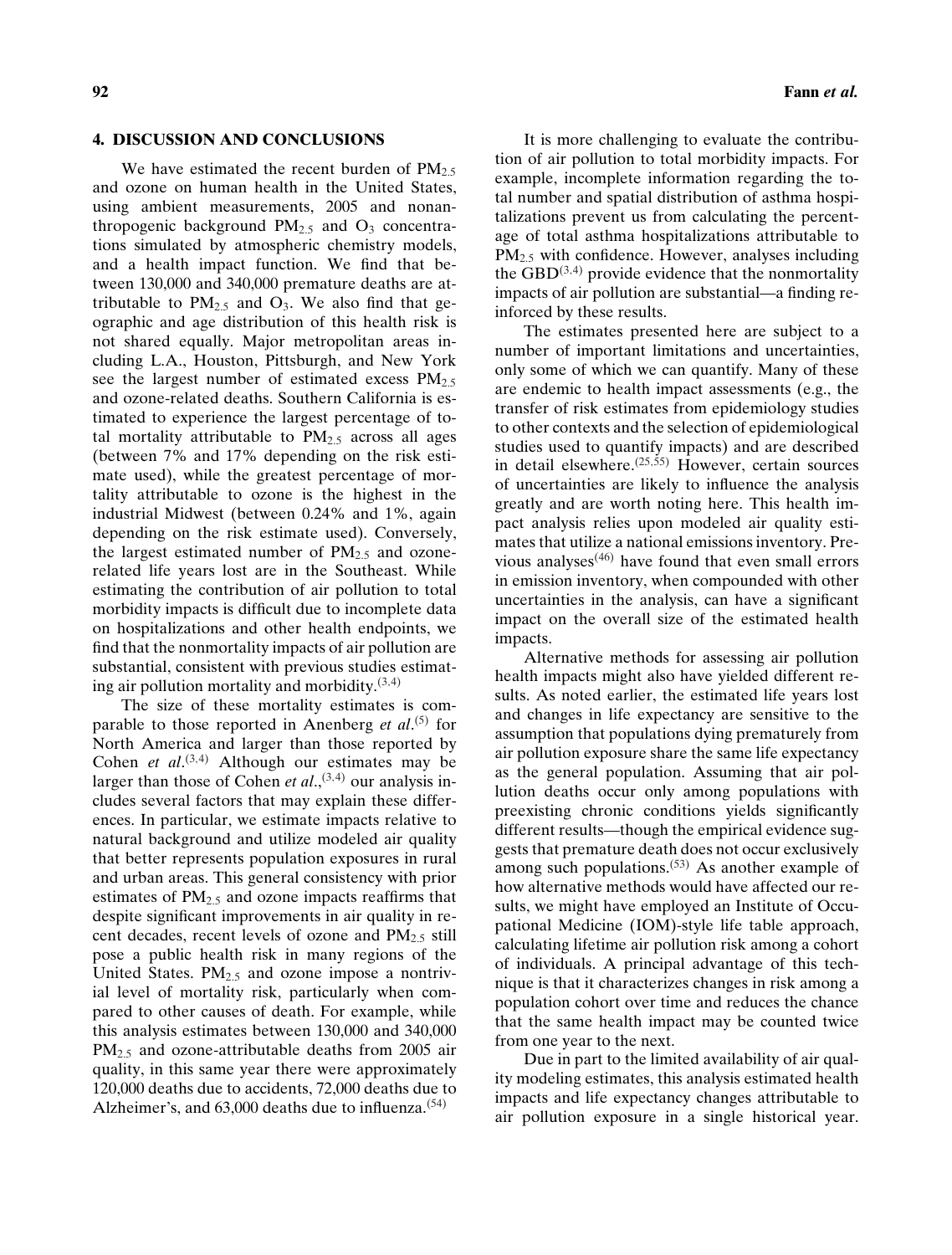Future research might build upon this analysis by employing the IOM life-table tool in conjunction with both historical and projected air quality. Such a method would yield an improved characterization of the public health burden over time after the implementation of national air quality regulations.

Another approach is the comparative risk analysis method applied by the GBD, which aims to estimate air-pollution-related impacts within a risk framework that evaluates air pollution health impacts as one among many sources of public health risks. $(3,4)$  One advantage of this type of comparative risk assessment is that by attempting to systematically account for all sources of mortality risk, of which air pollution is one component, it may reduce the potential for attributing an incorrect fraction of total mortality risk to air pollution. The GBD approach also aims to apportion air pollution risk according to indoor and outdoor exposure, which data limitations prevented this analysis from attempting.

Estimating  $PM_{2.5}$  mortality and long-term ozone mortality impacts down to nonanthropogenic background levels also introduces important uncertainties. A sizable proportion of the total mortality attributed to these two pollutants occurs at air quality levels below the lowest measured level of each study (Figs. 4 and 5). Estimates of mortality impacts at air quality levels below the observable data in the epidemiology study are inherently more uncertain because at these levels we have less confidence in the shape of the concentration-response curve, although there is little evidence to suggest there is a threshold in the concentration-response functions.

We based  $PM_{2,5}$  and ozone mortality and morbidity estimates on recent air quality concentrations. As such, our results do not reflect the important air quality improvements expected to result from an array of U.S. EPA and state air quality management programs that will be implemented in the near future—including the nonroad diesel rule, Tier-2 vehicle standards, the proposed transport rule, and a several maximum achievable control technology standards, among other rules. U.S. EPA projections of future air quality indicate that overall ambient levels of  $PM_{2,5}$  and ozone will decline significantly compared to those levels estimated here. We anticipate that these rules will address a large portion of the  $PM_{2.5}$  and  $O_3$  public health burden identified in this article.

Another key uncertainty is the use of both timeseries and cohort studies to quantify mortality impacts and changes in life years and life expectancy.

While we estimate  $PM_{2.5}$ -related mortality using risk estimates drawn from two long-term cohort studies, we use both a short-term time-series study and a long-term cohort study to quantify ozone impacts. PM<sub>2.5</sub> cohort analyses are generally understood to better characterize the total risk of  $PM_{2.5}$  exposure over time because they capture the impacts of both long-term and some portion of short-term exposures.<sup> $(46,53,56)$ </sup> However, it is less clear as to whether there is a separate short- and long-term mortality impact related to ozone exposure—or whether the longterm study used in this analysis might be capturing these impacts. For this reason, there is some uncertainty as to whether the ozone mortality impacts estimated using the Levy *et al*. (2005) short-term study and the Jerrett *et al*. (2009) long-term study are additive or overlapping.

## **ACKNOWLEDGMENTS**

We greatly appreciate the contributions of Aaron Cohen in helping shape the conceptual basis for this article.

## **REFERENCES**

- 1. Bell ML, McDermott A, Zeger SL, Samet J, Dominici, F. Ozone and short-term mortality in 95 US urban communities, 1987–2000. Journal of the American Medical Association, 2004; 292(19):2372–2378.
- 2. Krewski D, Jerrett M, Burnett RT, Ma R, Hughes E, Shi Y, Turner C, Pope CA, Thurston G, Calle EE, Thunt MJ. Extended follow-up and spatial analysis of the American Cancer Society study linking particulate air pollution and mortality. HEI Research Report, 140. Boston, MA: Health Effects Institute, 2009.
- 3. Cohen AJ, Anderson HR, Ostro B, Pandey KD, Krzyzanowski M, Kuenzli N, Gutschmidt K, Pope CA, Romieu I, Samet JM, Smith KR. Mortality impacts of urban air pollution. In Ezzati M, Lopez AD, Rodgers A, Murray CUJL (eds). Comparative Quantification of Health Risks: Global and Regional Burden of Disease Due to Selected Major Risk Factors, Vol. 2. Geneva: World Health Organization, 2004.
- 4. Cohen AJ, Anderson HR, Ostro B, Pandey KD, Krzyzanowski M, Kuenzli N, Gutschmidt K, Pope CA, Romieu I, Samet JM, Smith KR. The global burden of disease due to outdoor air pollution. Journal of Toxicology and Environmental Health, 2005; 68(13):1301–1307.
- 5. Anenberg SC, Horowitz LW, Tong DQ, West JJ. An estimate of the global burden of anthropogenic ozone and fine particulate matter on premature human mortality using atmospheric modeling. Environmental Health Perspectives, 2010; 118:1189–1195.
- 6. U.S. Environmental Protection Agency (U.S. EPA). Quantitative Health Risk Assessment for Particulate Matter. Research Triangle Park, NC: Office of Air Quality Planning and Standards, 2010. Available at: http://www.epa.gov/ttn/naaqs/ standards/pm/data/20100209RA2ndExternalReviewDraft.pdf. Accessed April 25, 2011.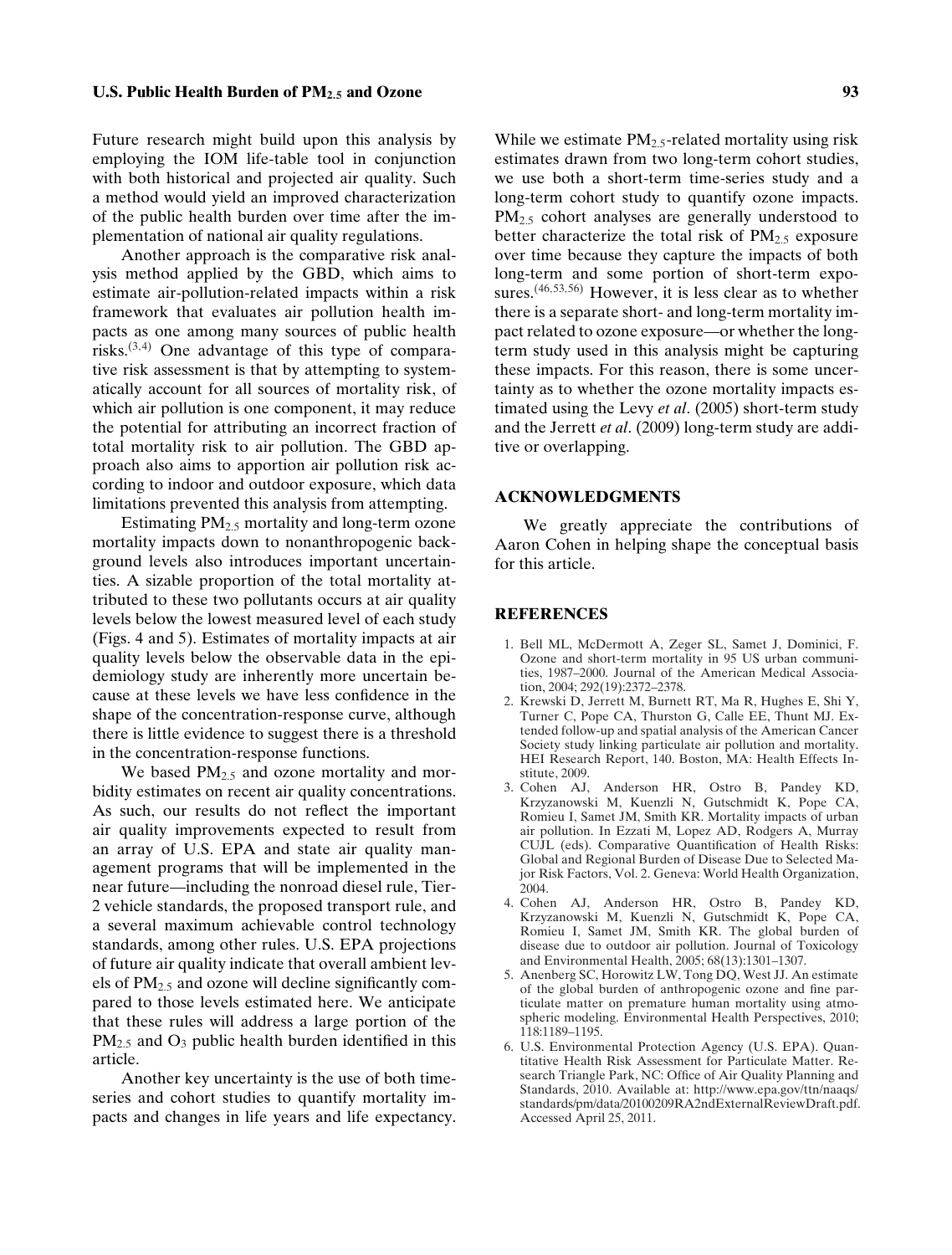- 7. Byun DW, Schere KL. Review of the governing equations, computational algorithms, and other components of the Models-3 Community Multiscale Air Quality (CMAQ) modeling system. Applied Mechanics Reviews, 2006; 59(2):51–77.
- 8. Hubbell BJ, Hallberg A, McCubbin D, Post, E. Healthrelated benefits of attaining the 8-hr ozone standard. Environmental Health Perspectives, 2006; 113:73–82.
- 9. Hubbell BJ, Fann N, Levy JI. Methodological considerations in developing local-scale health impact assessments: Balancing national, regional and local data. Air Quality Atmosphere and Health, 2009; 2:99–110.
- 10. Abt Associates, Inc. Environmental Benefits and Mapping Program (Version 4.0), 2010. Bethesda, MD. Prepared for U.S. Environmental Protection Agency Office of Air Quality Planning and Standards. Research Triangle Park, NC. Available at: http://www.epa.gov/air/benmap. Accessed April 25, 2011.
- 11. Hogrefe C, Biswas J, Lynn B, Civerolo K., Ku JY, Rosenthal J, Rosenzweig C, Goldberg R, Kinney PL. Simulating regional-scale ozone climatology over the eastern United States: Model evaluation results. Atmospheric Environment, 2004; 38(17):2627–2638.
- 12. U.S. Environmental Protection Agency (U.S. EPA). Technical Support Document for the Final Locomotive/Marine Rule: Air Quality Modeling Analyses, 2008. Research Triangle Park, NC: U.S. Environmental Protection Agency, Office of Air Quality Planning and Standards, Air Quality Assessment Division.
- 13. Lin M, Oki T, Holloway T, Streets DG, Bengtsson M, Kanae S. Long-range transport of acidifying substances in East Asia-Part I: Model evaluation and sensitivity studies. Atmospheric Environment, 2008; 42(24):5939–5955.
- 14. U.S. Environmental Protection Agency (U.S. EPA). Air Quality Modeling Technical Support Document: Changes to the Renewable Fuel Standard Program, 2010. Office of Air Quality Planning and Standards, Research Triangle Park, NC. EPA 454/R-10–001. Available at: http://www.epa.gov/ otaq/renewablefuels/454r10001.pdf. Accessed April 25, 2011.
- 15. U.S. Environmental Protection Agency (U.S. EPA). RFS2 Emissions Inventory for Air Quality Modeling Technical Support Document, 2010. Office of Air Quality Planning and Standards, Research Triangle Park, NC. EPA-420-R-10– 005. Available at: http://www.epa.gov/otaq/renewablefuels/ 420r10005.pdf. Accessed April 25, 2011.
- 16. Abt Associates, Inc. Model Attainment Test Software (Version 2), 2010. Bethesda, MD. Prepared for U.S. Environmental Protection Agency Office of Air Quality Planning and Standards. Research Triangle Park, NC. Available at: http://www.epa.gov/scram001/modelingapps˙mats.htm. Accessed April 25, 2011.
- 17. Timin B, Wesson K, Thurman J. Application of Model and Ambient Data Fusion Techniques to Predict Current and Future year  $PM<sub>2.5</sub>$  concentration in unmonitored areas. Pp. 175– 179 in Steyn DG, Rao St (eds). Air Pollution Modeling and Its Application XX. Netherlands: Springer, 2010.
- 18. U.S. Environmental Protection Agency (U.S. EPA). Integrated Science Assessment for Particulate Matter (Final Report), 2009. EPA-600-R-08–139F. National Center for Environmental Assessment—RTP Division. Available at: http://cfpub.epa.gov/ncea/cfm/recordisplay.cfm?deid=216 546. Accessed April 25, 2011.
- 19. Fiore AM, Jacob DJ, Bey I, Yantosca RM, Field BD, Fusco AC, Wilkinson JG. Background ozone over the United States in summer—Origin, trend, and contribution to pollution episodes. Journal of Geophysical Research. D. Atmospheres, 2002; 107(D15):ACH 11–1 to ACH 11–25.
- 20. Anderson BG, Bell ML. Does one size fit all? The suitability of standard ozone exposure metric conversion ratios and im-

plications for epidemiology. Journal of Exposure Science and Environmental Epidemiology, 2010; 20:2–11

- 21. GeoLytics Inc. 2001. CensusCD<sup>®</sup> 1990 + Maps, Release 4.1. CD-ROM. GeoLytics, Inc.
- 22. Woods & Poole Economics Inc. 2008. Population by Single Year of Age CD. CD-ROM. Woods & Poole Economics, Inc. Washington, D.C.
- 23. U.S. Environmental Protection Agency (U.S. EPA). Regulatory Impact Analysis, 2008 National Ambient Air Quality Standards for Ground-Level Ozone, Chapter 6, 2008. Office of Air Quality Planning and Standards, Research Triangle Park, NC. Available at http://www.epa.gov/ttn/ecas/regdata/ RIAs/6-ozoneriachapter6.pdf. Accessed April 25, 2011.
- 24. U.S. Environmental Protection Agency (U.S. EPA). Final Regulatory Impact Analysis (RIA) for the  $NO<sub>2</sub>$  National Ambient Air Quality Standards (NAAQS), 2010. Office of Air Quality Planning and Standards, Research Triangle Park, NC. Available at http://www.epa.gov/ttn/ec as/regdata/RIAs/FinalNO2RIAfulldocument.pdf. Accessed April 25, 2011.
- 25. U.S. Environmental Protection Agency (U.S. EPA). Regulatory Impact Analysis for the Final Clean Air Interstate Rule, 2005. Office of Air and Radiation. Available at http://www.epa.gov/cair/pdfs/finaltech08.pdf. Accessed April 25, 2011.
- 26. Dockery DW, Pope CA, Xu XP, Spengler JD, Ware JH, Fay ME, Ferris BG, Speizer FE. An association between air pollution and mortality in six U.S. cities. New England Journal of Medicine, 1993; 329(24):1753–1759.
- 27. Laden F, Schwartz J, Speizer FE, Dockery DW. Reduction in fine particulate air pollution and mortality. American Journal of Respiratory and Critical Care Medicine, 2006; 173:667–672.
- 28. Pope CA, Thun MJ, Namboodiri MM, Dockery DW, Evans JS, Speizer FE, Heath CW. Particulate air pollution as a predictor of mortality in a prospective study of U.S. adults. American Journal of Respiratory Critical Care Medicine, 1995; 151:669–674.
- 29. Pope CA, Burnett RT, Thurston GD, Thun MJ, Calle EE, Krewski D, Godleski JJ. Cardiovascular mortality and longterm exposure to particulate air pollution. Circulation, 2004; 109:71–77.
- 30. Pope CA, Burnett RT, Thun MJ, Calle EE, Krewski D, Ito K, Thurston GD. Lung cancer, cardiopulmonary mortality, and long-term exposure to fine particulate air pollution. Journal of the American Medical Association, 2002; 287:1132–1141.
- 31. Fann N, Risley D. The public health context for PM2.<sup>5</sup> and ozone air quality trends. Air Quality, Atmosphere and Health, 2011; doi:10.1007/s11869-010-0125-0, in press.
- 32. Woodruff TJ, Grillo J, Schoendorf KC. The relationship between selected causes of postneonatal infant mortality and particulate air pollution in the United States. Environmental Health Perspectives, 1997; 105(6):608–612.
- 33. Huang Y, Dominici F, Bell ML. Bayesian hierarchical distributed lag models for summer ozone exposure and cardiorespiratory mortality. Environmetrics, 2005; 16:547–562.
- 34. Schwartz, J. How sensitive is the association between ozone and daily deaths to control for temperature? American Journal of Respiratory Critical Care Medicine, 2005; 171(6):627– 631.
- 35. Bell ML, Dominici F, Samet JM. A meta-analysis of timeseries studies of ozone and mortality with comparison to the national morbidity, mortality, and air pollution study. Epidemiology, 2005; 16(4):436–445.
- 36. Ito K, De Leon SF, Lippmann M. Associations between ozone and daily mortality: Analysis and meta-analysis. Epidemiology, 2005; 16(4):446–457.
- 37. Levy JI, Chemerynski SM, Sarnat JA. Ozone exposure and mortality: An empiric Bayes metaregression analysis. Epidemiology, 2005; 16(4): 458–468.